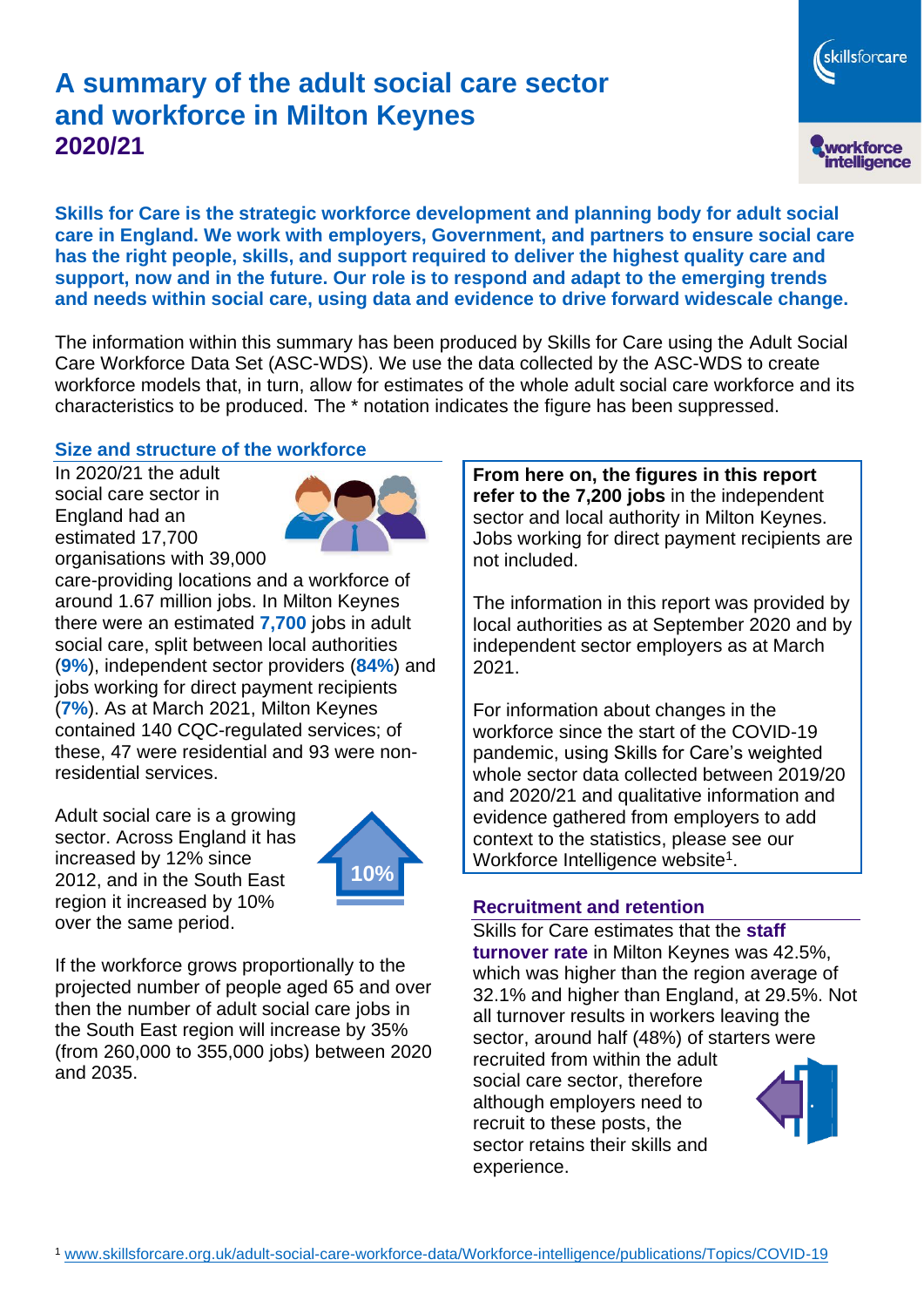Adult social care has an experienced 'core' of workers. Workers in Milton Keynes had on average **8.7 years of experience in the sector** and 84% of the workforce had been working in the sector for at least three years.

Using both workforce intelligence evidence and our links with employers and stakeholders across England, we know that recruitment and retention is one of the largest issues faced by employers. We have many resources and tools available to help, for example the 'Values-based recruitment and retention toolkit'<sup>2</sup> and 'Seeing potential: widen your talent pool'. <sup>3</sup> For more information please visit: [www.skillsforcare.org.uk/recruitment-retention](http://www.skillsforcare.org.uk/recruitment-retention)

#### **Employment information**

We estimate Milton Keynes had **7,200** adult social care jobs employed in the local authority and independent sectors. These included 600 managerial roles, 275 regulated professionals, 5,400 direct care (including 4,600 care workers), and 850 othernon-care proving roles.

The average number of **sickness days** taken in the last year in Milton Keynes was 10.3, (8.7 in South East and 9.5 across England). With an estimated directly employed workforce of 6,300, this would mean employers in Milton Keynes lost approximately **65,000 days to sickness in 2020/21**. In England levels of staff sickness have nearly doubled over the course of the pandemic between 2019/20 and 2020/21, in total around 6 million extra days were lost to sickness than in the year before.

Almost a third (28%) of the workforce in Milton Keynes were on zero-hours contracts. Around a half (51%) of the workforce usually worked full-time hours and 49% were part-time.

### **Chart 1. Proportion of workers on zero hours contracts by area**

**England** South East Milton Keynes



### **Workforce demographics**

The majority (84%) of the workforce in Milton Keynes were female, and the average age was 44.9 years old. Workers aged



24 and under made up 6% of the workforce and workers aged over 55 represented 25%. Given this age profile approximately 1,800 people will be reaching retirement age in the next 10 years.

Nationality varied by region, in England 83% of the workforce identified as British, while in the South East region this was 77%. An estimated 70% of the workforce in Milton Keynes identified as British, 11% identified as of an EU nationality and 19% a non-EU nationality, therefore there was a higher reliance on non-EU than EU workers.

### **Pay**



Table 1 shows the full-time equivalent annual or hourly pay rate of selected job roles in Milton Keynes (area), South East (region) and England. All figures

represent the independent sector as at March 2021, except social workers which represent the local authority sector as at September 2020. At the time of analysis, the National Living Wage was £8.72.

#### **Table 1. Average pay rate of selected job roles by area**

|                                 | <b>England</b> | Region  | Area    |
|---------------------------------|----------------|---------|---------|
| Full-time equivalent annual pay |                |         |         |
| Social Worker <sup>t</sup>      | £37,100        | £37,500 | £35,000 |
| Registered nurse                | £33,600        | £35,000 | £34,400 |
| Hourly pay                      |                |         |         |
| National Living<br>Wage         | £8.72          | £8.72   | £8.72   |
| Senior care worker              | £10.00         | £10.22  | £10.07  |
| Care worker                     | £9.29          | £9.46   | £9.29   |
| Support and<br>outreach         | £9.53          | £9.62   | £9.35   |

†Local authority social workers only.

Please note that pay varies by sector, with local authority pay generally being higher than independent sector pay.

[www.skillsforcare.org.uk/vba](http://www.skillsforcare.org.uk/vba)